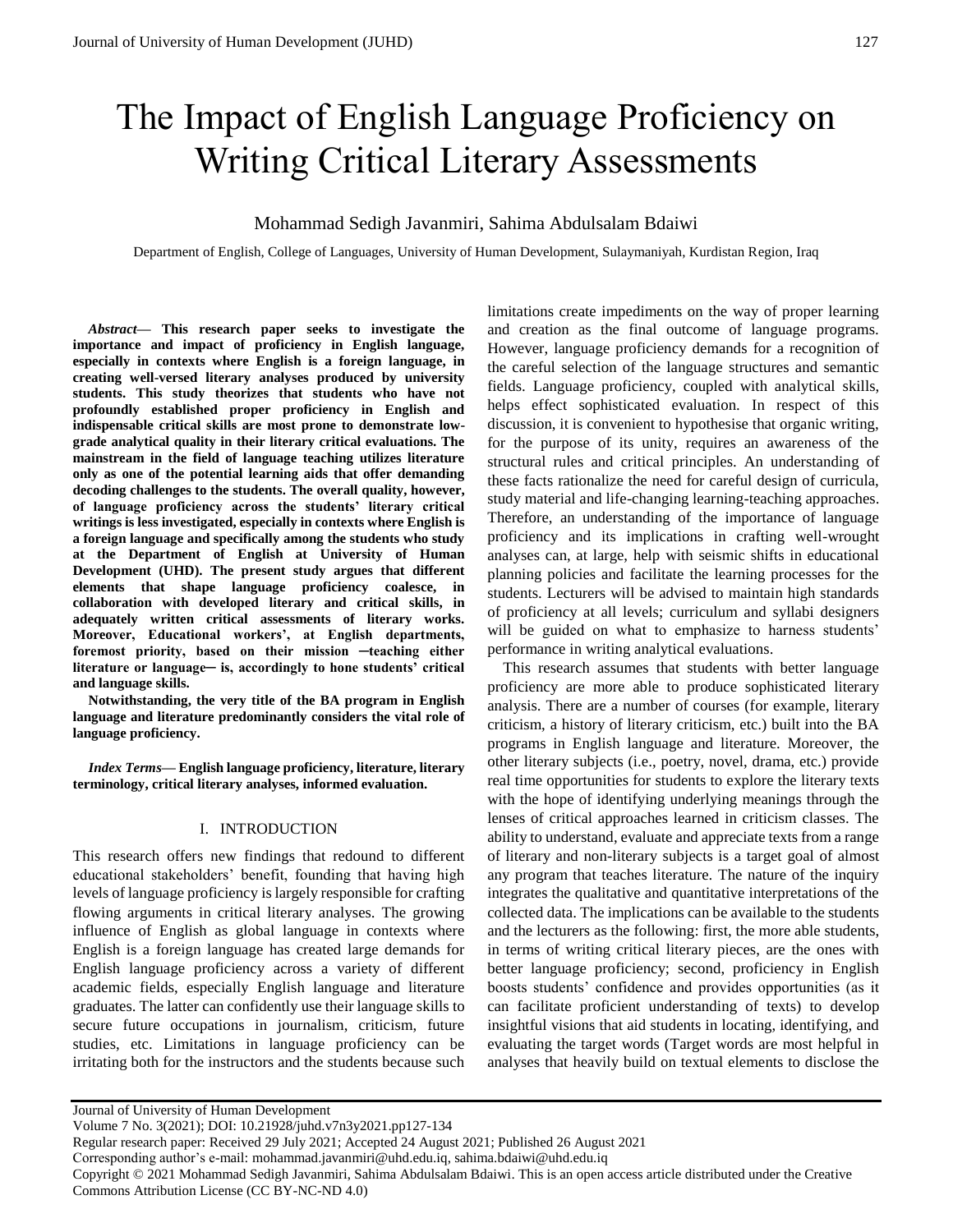hidden meanings, mood and tone of the texts.) in the texts they read as well as informing their choice of critical techniques, rhetorical patterns, expression of ideas and critical inquiries.

For the purpose of inquiry, four sets of questions are written where the 1st , 2nd , 3rd, and 4th sets concern, respectively, language proficiency, literary terminology, a written critical evaluation, and a questionnaire that seeks students' critical and textual background information.

## II. LANGUAGE PROFICIENCY

Immense bodies of research are incredibly increasing in the field of teaching English. Learning English commoditized and teaching English can be a justified professional occupation DEY (2021, p. 2); in line with the rapid demands of learning shaped by the rapid world we live in, teaching methods, therefore, manifest extreme malleability to accommodate a variety of required levels of proficiency in English. In the very general terms and for the ease of understanding, dimensions of language proficiency can be explained as "one's ability to use language for a variety of communicative purposes" Renandya, Hamied, and Nurkamto (2018). As such, language proficiency involves the learner's communicative competence, knowledge of the language, and language skills (Harsch, 2016). Despite all the different approaches that conceptualise language proficiency, the Council of Europe, "since 2001," has introduced a sophisticated framework "for language teaching, learning, and assessment" known as the Common European Framework of Reference" commonly referred to as CEFR with (A1, A2, B1, B2, C1, C2) as proficiency level descriptors (p. 252). Moreover, theories of academic success and beliefs that fall back on strong implications of time and exposure to the language are woven around the subject of proficiency National Academies of Sciences et al. (2017); more exposure and better proficiency also can catalyse the acquirement of target culture and traits Espenshade and Fu (1997). Moreover, proper proficiency in English is known to be among the elements that contribute to more academic success (Graham, 1987) as well as economic assimilation (McManus, Gould, & Welch, 1983). The mainstream is directed towards the discussions that amplify the importance of proficiency and promote proficiency boosters. The present study, however, substantiates the importance of signifying language proficiency in all the literary and nonliterary subjects offered in the undergraduate (BA) program with constantly keeping an eye on the target outcome— the ability to understand, appreciate and evaluate oral or written texts across a variety of literary and non-literary genres. Language proficiency is set to be the ultimate goal of the language teaching programs. However, these goals might not be realised at all times. The status factual realities about the condition of language proficiency levels inform the researchers that the language programs, especially the undergraduate BA programs, might suffer from sharp discrepancies between the educational programmers' defined goals that target language proficiency and the "realities" that barely inform students about the "stated acquisition goals" that are meant to help students

attain higher levels of proficiency (Leaver & Campbell, 2014, p. 3).

Language proficiency core components, according to (Richards, 2018), are indicated by the language users' accuracy, fluency, complexity, appropriacy and capacity. Accuracy signifies the learner's competence to use language correctly. This is indicated by learners' correct use of grammar, pronunciation and vocabulary. Students' productive skills draw heavily on accuracy component. Fluency shows the learners' ability to maintain the fluent flow of expression of ideas, considering the learner's ability to employ their linguistic competence and useful communication strategies to overcome breakdowns in communication. In view of the other productive skill —writing— it is appropriate to relate fluency to the matters of coherence, cohesion, semantic fields, punctuation, structure and style. This is the area that students mostly struggle in and the educators find challenging to invigorate in writing classes. Complexity implies the learners' ability to incorporate wide ranges of vocabulary and complex grammatical structures. The demanding writing tasks at university level require the students to demonstrate versatility and dexterity in using complex language. Appropriacy addresses the ability of the learners to recognise the requirements of appropriate language use in different situations. It is marked by the learner's ability of choosing appropriate lexical and structural choices. The last component on the list is capacity. It is basically an identification of the dimensions of language production: meaning, it is to know in what capacity (a revelation of the extents of expression) students should be developing their writings, considering the matters of register, word choice, and levels of insight they might choose to share with their readers. Students, thus, can choose to produce highly sophisticated writings which delve into their subject matters deeply or simply treat their subject matters lightly (ibid).

What is known to the researchers as language proficiency idealises situations where all these components are developed in an equilibrium. One of the limitations of this study can be providing information about what areas of language skills are mostly developed in learners and what core components of fluency are more important for the curricula designers. It is very common to see students who speak better English than they write it. Learner types (e.g., visual, auditory, etc.) along with epistemological viewpoints, of the educators', about language can all affect fluency. Limitations in language proficiency, the researchers of this study postulate, can make the students' rate of progress slower. Moreover, even the instructors epistemological understanding of what language proficiency is can contribute "to their effectiveness– that is their ability to effectively perform in their role as language teachers" (Richards, 2017, p. 11).

Proper and correct use of grammar is known to be one of the core components of language proficiency. However, the researchers of the present study suggest that grammar competence, which is mostly interpreted as language accuracy, be integrated into a more sophisticated writing program which recognizes a wider range of expectations. The politics of text production must be known to the students and needs to identify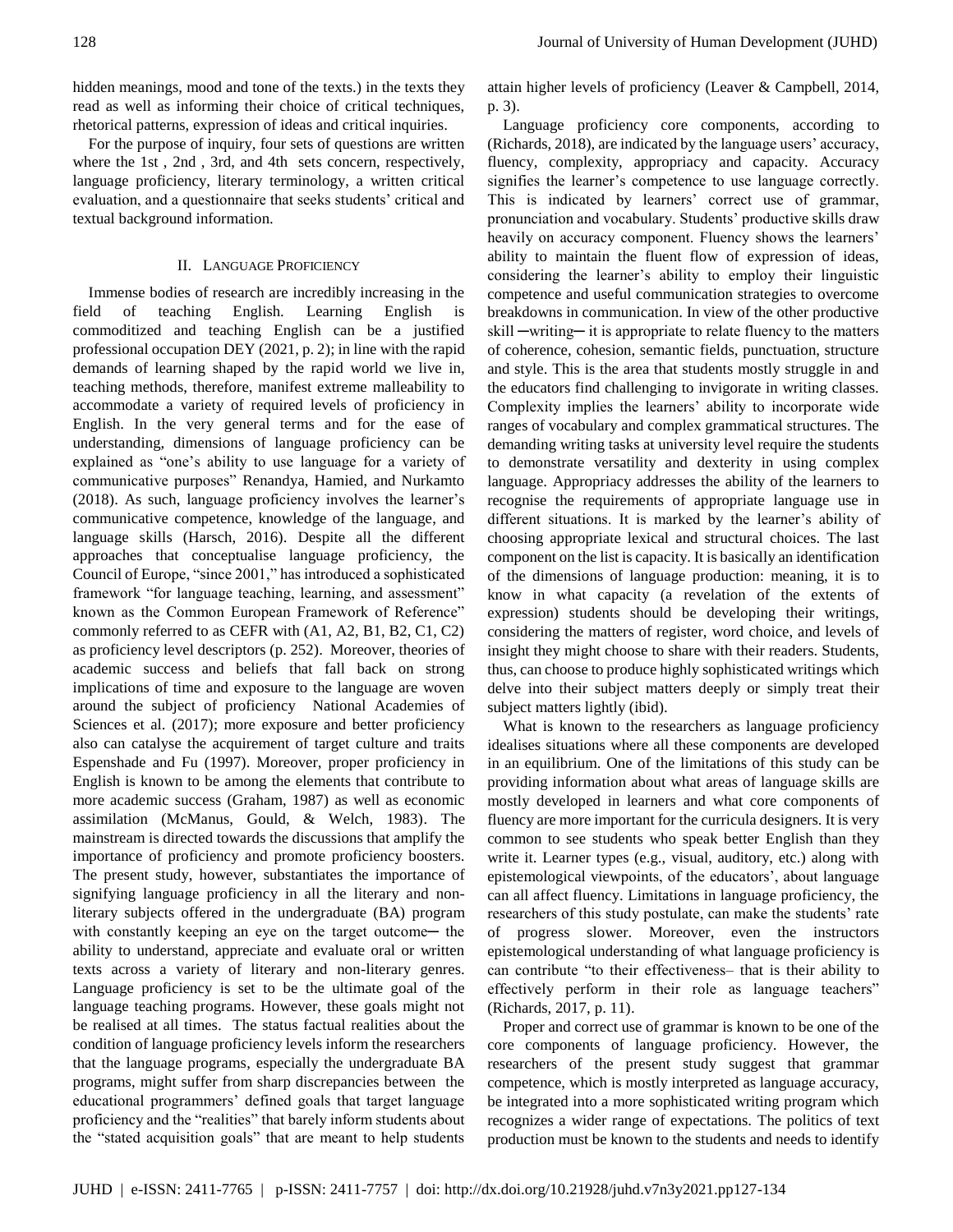and recognize sociolinguistic (appropriacy), generic (knowledge and ability to exploit known conventions of text production across a variety of genres), discourse (coherence and cohesion), and strategic (fluency and the ability to eliminate obstacles on the way of effective communication) competences.

### III. CRITICAL LITERARY ANALYSIS

The ability to develop critical literary assessments is a result of extensive readings and developing critical thinking skills. Students, when writing analytical literary evaluations, are expected to practically employ their acquired critical skills as well as their knowledge of literary terminology and techniques to understand, interpret and evaluate literary texts. A knowledge of literary schools and criticism alongside with honing critical skills can substantially boost students' confidence and extensively help with writing of well-organized analytical essays.

Criticism is famously defined by Arnold in Arnold and Pater (1895) as "a disinterested endeavour to learn and propagate the best that is known and thought in the world" (p. 81). The term is contemporarily used to imply the application of "the methods of literary analysis and close readings" to explore texts with the hope of increasing our understandings of texts and their hidden meanings (Kusch, 2016, p. 96). Personal pursuits and ambitions have given way to more evidence-based arguments that offer different ways of critical readings of texts. Undergraduate BA students at UHD deal with a variety of literary texts and are trained to construct interpretations of texts. Therefore, texts are the primary focus. The politics of how texts are produced should be known to the students; an understanding of the textual mechanisms has to be firmly established. In view of this, criticism is suggested to "dissociate art from mystery and concern itself with how literary texts actually worked" (Eagleton, 2008, p. 2). There are studies that examine the methods through which readers create significant meanings that emanate from their initial responses to the texts (Earthman, 1992). On the contrary, there are studies that refute understanding of texts through mere evaluation of "propositional" and "inferential" processes and, therefore, incorporate "stylistic features" which through "defamilirisation" draw on readers' "feelings" (Miall & Kuiken, 1994, p. 373). The list of questions for literary critics is always growing. However, for practical matters of analysis, it is a requirement for the students who study English language and literature for their BAs to have developed a sophisticated knowledge of literary theories and critical skills that serve as fundamental analytical toolkits in literary evaluations. Some of the most influential critical literary approaches include (not necessarily limited to) new criticism, structuralism, stylistics, reader-response, language-based, and critical literacy.

Pre-critical responses refer to the analytical writings students produce before they are exposed to literary theories. But this might not hold true in our times, for we are dealing with masseducated students who have already shaped idiosyncratic preferences and tastes. Media and social networks scaffold different ways of thinking. However, students need not to idealise this view of having developed patterns of critical judgments, rejoicing in self-satisfactory viewpoints about texts and critical assessments. Critical responses to literature require students to discern the potential meanings and structures within texts.

Curriculum designers, students and lecturers need to have a number of considerations. Critical approaches are optimized for offering possible explorations of meaning and understanding. Only teaching them to curriculum within time limits can be counterproductive. The objectives need to include the study of approaches in relation to literary texts. Students need to understand how and why texts are produced. Regardless of the foci of literary approaches, students need to learn how to explore texts. There are classes where the lecturers provide loads of biographical, philosophical, and moral information which, by the end of the class, students never get a chance to come to grips with the text itself. (Guerin et al., 2005). The present study suggest that students, in contexts where English is a foreign language, need to develop two themes at the same time: language proficiency and skills for literary analysis. Critical skills have to be developed to understand the texts. Works of art will be more meaningful to the wiser people (p. 21). A prior knowledge of the elements, from a technical standpoint, includes narrative devise, character, rhetorical patterns, word choice, etc. (p.33).

New criticism, for example, disregards the biographical and philosophical information that concerns the biographical approaches and takes the text as the source of generating intrinsic textual value (Ransom, 1971). The purpose in here is not to promote certain approaches and refute the others. Students can of course choose to analyse the literary texts according to the approaches that best suit their purpose of reading. For example, they can manage to approach their text from psychological approach which regards literature as a means to express authors' ideas and feelings. Alternatively, students can employ reader-response critical approach for their reading evaluations. This approach assumes reading to be an experience of a combination of a process in the readers' mind and the features (i.e., narrators, plot, characters, etc.) of the text. Meaning is thus made in a complex interaction. It is basically a movement away from the approaches that are based on the assumptions that universal patterns and qualities exist in works of art and that close readings of texts can disclose such patterns— structuralism. (Bertens, 2017), (Eagleton, 2008) and (Wood & Lodge, 2014).

This study thus pinpoints training students in the ways of doing literary analysis in practice and offers a working framework to create a toolbox for literary analysis is offered in the following:

Students need to master some technical vocabulary: text, author, discourse analysis, discourse, textual patterns, rhetorical patterns, etc. They also need to employ those terms in practice when asked to write critical literary analysis.

Students are encouraged to develop awareness of the existence of writing principles and acquire these skills to both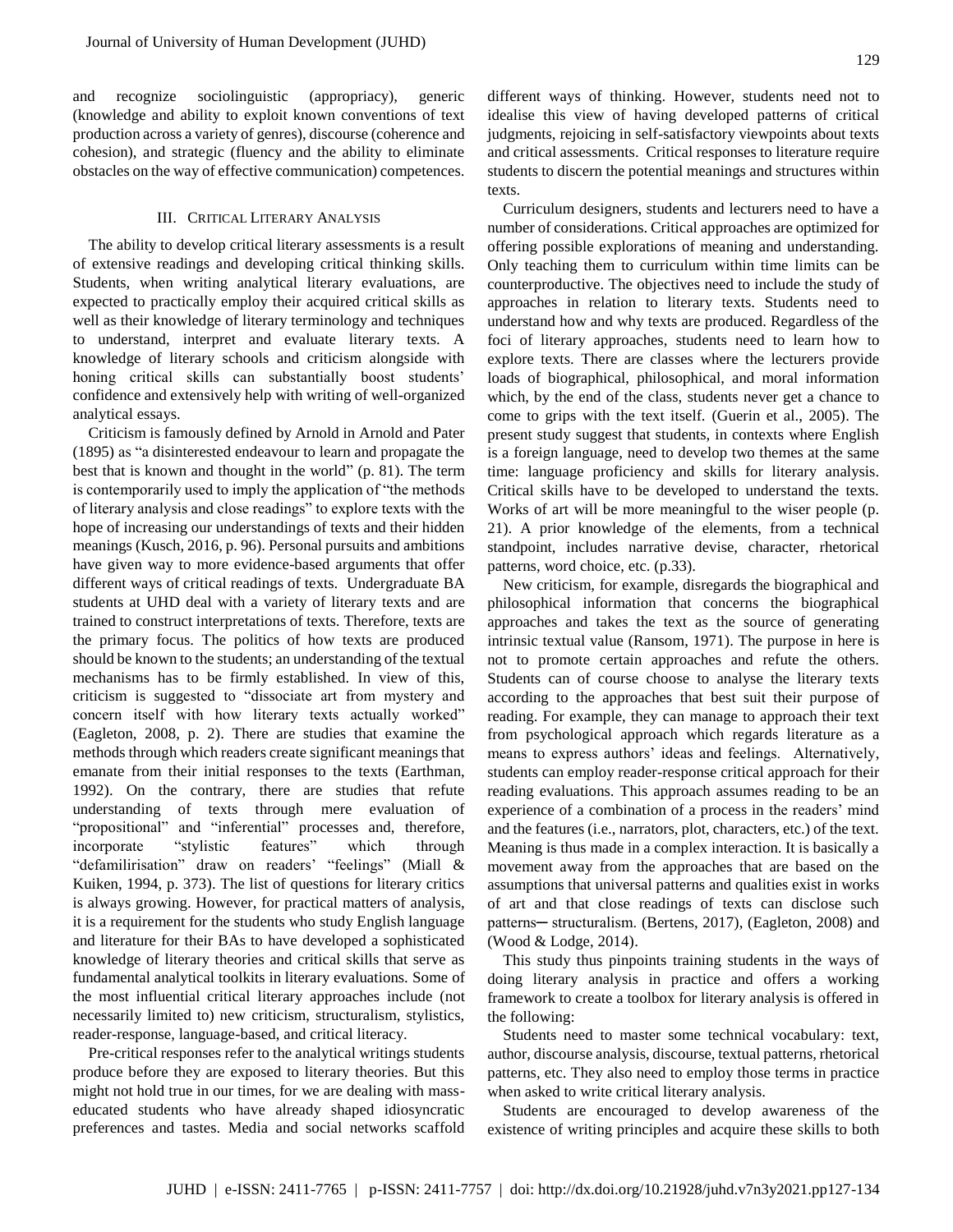recognize and utilize them, respectively, in their reading and writing exercises. Students will, therefore, through reflecting on the ways writers craft their pieces, gain a recognition of their own careful choices and structures in writing. All of these will coalesce in analytical writings.

Language proficiency is already established as a prominent component in this paper. However, its implications are very important. University students are required to employ their knowledge of the parts of speech, grammar, punctuation, word choice, coherence and cohesion in their acts of reading. Moreover, students need to learn that any critical writing they produce has to back up arguments by providing quotations from the text. Finally, the students need to develop skills that help them analyse literary texts. That is, they need to identify the bigger meaning of the text (theme) first and use the elements from the text to help build their arguments. The arguments have to be focused and well-versed.

## IV. OBJECTIVES

A. investigating the relationship between language proficiency and the quality of analytical writings produced by the BA students who study English language and literature,

B. identifying the problems that impede acquiring higher levels of English language proficiency among students in the Department of English at UHD

#### V. RESEARCH QUESTIONS

1. How can language proficiency harness students' ability to create sophisticated literary analysis?

2. What strategies can be employed by the curriculum designers, and the instructors to help students acquire better language proficiency?

## VI. METHODS

The study design in this research works from an analytical framework which treats language proficiency as a determining variable in the target outcome of creating quality critical analyses in literary studies. In fact, this research tests the formulated hypothesis —there is a causal relationship between students' language proficiency, in contexts where English is a foreign language, and the quality of their critical literary analysis─ through a prospective study design. Although an observational study could seemingly serve the purpose of this study, it is difficult to create a natural link between the two variables of language proficiency and the quality of literary critical analysis. This is because students, despite equal number of hours of exposure to English language, at least on campus, have developed proficiency at different rates.

One limitation though concerns the interventional limitations, for the scope of the present study allows for a small scale experimentation with a limited number of participants. The researchers have written four sets of questions to gather required data for the purpose of inquiry. The first set, a total number of 44 questions, tests students' knowledge of English

language with a strong focus on the following areas: proper tense use, word choice, punctuation, inference, coherence and cohesion (considering cataphoric, anaphoric and epiphoric references), subject-verb agreement, transitional adverbs, connectives, conjunctions, pronouns (relative, personal, etc.), paragraph development (addition of statements for coherence and emphasis, logical inferences, deduction) and data interpretation. The second set of questions, a total number of 22, test students' knowledge of literary schools, terminology and techniques (textual elements, simile, metaphor, alliteration, tone, mood, etc.) across a variety of literary genres (poetry, fiction and drama) in practice. The third type are the literary analysis questions, 3 questions: An excerpt from Ernest Hemingway's The Old Man and the Sea is given to the students to write a critical analysis on. Students are encouraged to use the words from the text to support their answers, and finally show the steps of writing their analysis. The fourth and the final set of questions is a questionnaire, 11 questions, that documents UHD students' views about their knowledge of literary schools, toolkits for textual analysis, the relationship between their English language proficiency and their confidence, as well as the challenges of writing critical evaluations on literary texts.

The first three sets of questions are sent as email attachments to students and they have emailed the answers back via emails. The answers are numerically valued so that the percentages are achieved. The questionnaire is created using google forms (https://www.google.com/forms/about/). The results of the questionnaire are readily turned into percentages shown on pie charts.

The results of the first (language questions), two (literary questions) and the fourth (the questionnaire) sets of questions will be analysed descriptively; the results of the third set of questions (critical literary evaluation) will be analysed qualitatively through the content analysis lens. Finally, grounded theory will be used to account for the quality of literary analysis in relation to the language proficiency variable.

A descriptive study design working from a retrospective framework had to, perforce, resort to a draw-back design for data collection and analysis procedures. In this scenario, the researchers had to interpret the language proficiency variables in the analytical writing samples based on the students' grade results in the language courses they have already taken in the previous semesters. The results, then, could not reliably show the overall quality of language proficiency in the critical writings.

The rationale behind choosing the participants —semester 6th and 8th students who study for the BA degrees at the Department of English at UHD─ is that these students have had language courses in the previous semester and, by far, are expected to show advanced levels of language proficiency. Moreover, these students have been exposed, in the literary classes, to the art of literary analysis across a number of courses ranging from Introduction to Literature, all way through drama and poetry to fiction. In addition, the researchers, based on the fact that courses in literary theory and criticism are offered in the last semester, and through their choice of semester 6 and 8 students, seek to understand the differences in students' critical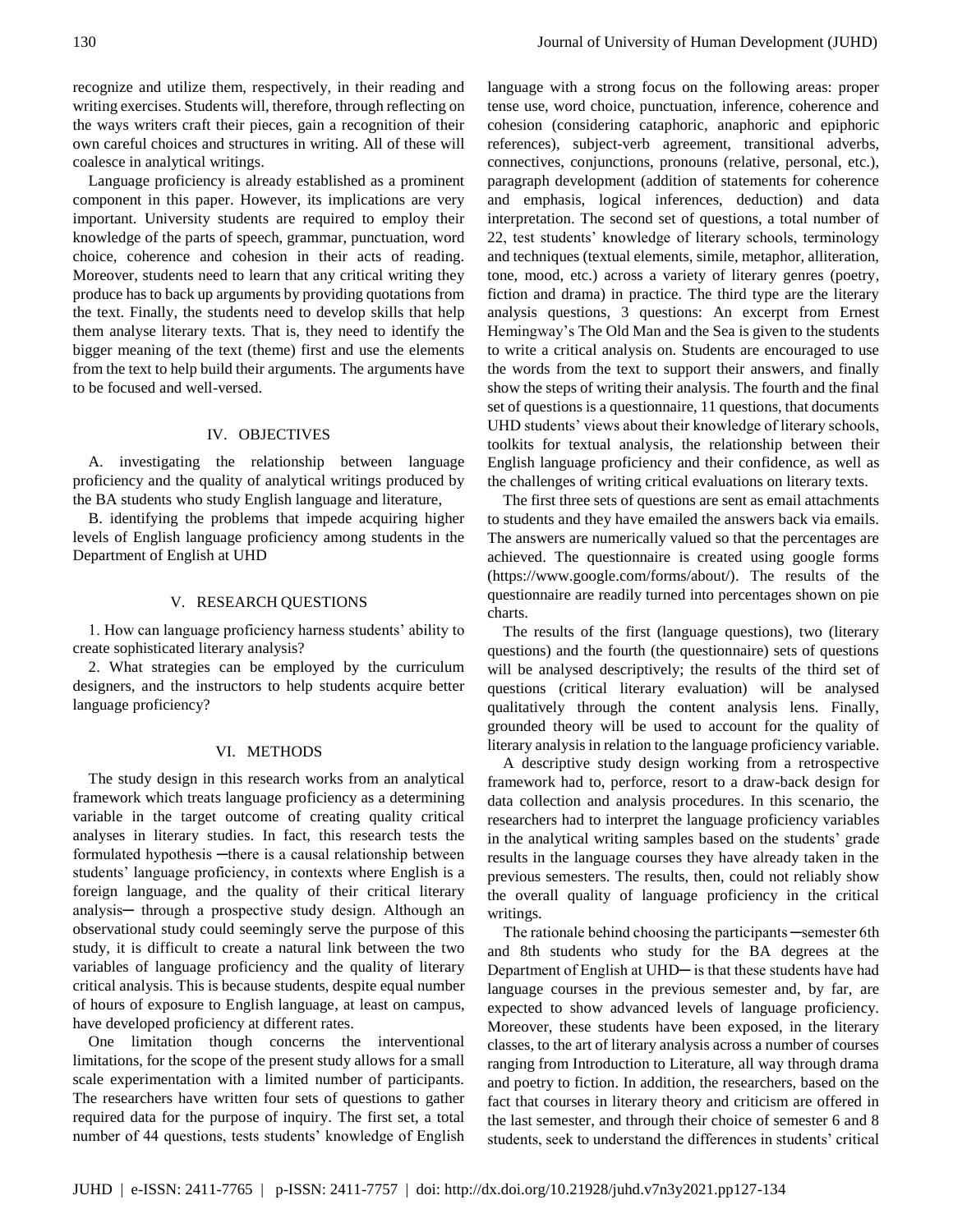outcomes (the critical writings) based on their academic semesters. It is indeed to investigate the differences exposure to literary criticism can make in the writing of critical evaluations. The researchers have also chosen students from all the grade descriptors on UHD's defined table of academic grading system. Thus, inclusion of struggling, medium ability and high ability students. This helps to understand the relationship between language proficiency and the quality of critical analyses in light of valid ability in students' performance.

#### VII. RESULTS AND DISCUSSION

A number of 20 participants responded to the first two sets of questions (language and literary): 10 are semester 6 and 10 are semester 8 students. The questionnaire (the fourth set of questions), was replied by 32 students. The students are currently studying for their BA degrees at the Department of English at UHD.

**TABLE 1 UHD'S LETTER AND NUMERICAL GRADING SYSTEM**.

| Letter grading | Numerical grading |  |
|----------------|-------------------|--|
| AA             | 90-100            |  |
| BA             | 85-89             |  |
| BB             | 80-84             |  |
| CВ             | 75-79             |  |
| CC             | 70-74             |  |
| DC             | 60-69             |  |
| DD             | 50-59             |  |

**TABLE 2 SEMESTER 6 STUDENTS' PERFORMANCE IN THE LANGUAGE TEST.**

| Letter<br>grading | Numerical<br>grading | <b>Sex</b> | Number of<br>participants | Results mean<br>average in<br>percentage |
|-------------------|----------------------|------------|---------------------------|------------------------------------------|
| AA                | 90-100               | M, F       | 2                         | 75%                                      |
| BA                | 85-89                | M, F       | 2                         | 52%                                      |
| <b>BB</b>         | 80-84                | M, F       | $\overline{c}$            | 60%                                      |
| CB                | 75-79                | M, F       |                           | 60%                                      |
| CC                | 70-74                | M. F       | $\mathfrak{D}$            | 57%                                      |
| DC                | 60-69                | F          |                           | 48%                                      |
| DD                | 50-59                | M. F       |                           | 36%                                      |

With regard to language proficiency as the main variable in the research questions researchers present the findings for semester 6 students as the following:

The students with better academic records showed better performance in language tests. This accords to the importance of proficiency and academic success (Graham, 1987). According to table 2, students who had previously obtained better SGPAs (semester grade point average) during the past semesters showed better performance in the language test.

Moreover, Table 3 shows semester 6 students' performance in the literary test. Students who had better academic records showed better performance in the literary test.

**TABLE 3 SEMESTER 6 STUDENTS' PERFORMANCE IN THE LITERARY TEST.**

| Letter<br>grading | Numerical<br>grading | <b>Sex</b> | Number of<br>participants | Results mean<br>average in<br>percentage |
|-------------------|----------------------|------------|---------------------------|------------------------------------------|
| AA                | 90-100               | M, F       | 2                         | 72%                                      |
| BA                | 85-89                | M, F       | 2                         | 72%                                      |
| BB                | 80-84                | M, F       | 2                         | 60%                                      |
| CB                | 75-79                | M, F       |                           | 58%                                      |
| CC                | 70-74                | M, F       | $\overline{c}$            | 59%                                      |
| DC                | 60-69                | F          |                           | 57%                                      |
| DD                | 50-59                | M, F       |                           | 40%                                      |

In the following, semester 8 students' performances in the language and literary tests are presented. Semester 8 students are about to graduate. They have been studying literary criticism too. Researchers' tentative estimations theorized that the 8<sup>th</sup> semester students might show better performance throughout.

In terms of language performance, according to Table 4, semester 8 students showed no better performance than semester 6 students. They were almost on the same line. It is probably because semester 6 students have recently finished their language courses and could have better memories of the grammar and writing lessons. It is also a significant indication of what (Leaver & Campbell, 2014) state about the discrepancy between the educational defined goals and the reality of proficiency levels.

**TABLE 4 SEMESTER 8 STUDENTS' PERFORMANCE IN THE LANGUAGE TEST.**

| Letter<br>grading | Numerical<br>grading | <b>Sex</b> | Number of<br>participants | Results mean<br>average in<br>percentage |
|-------------------|----------------------|------------|---------------------------|------------------------------------------|
| AA                | 90-100               | M, F       | 2                         | 65%                                      |
| BA                | 85-89                | M, F       | 2                         | 50%                                      |
| BB                | 80-84                | M, F       | $\overline{c}$            | 51%                                      |
| CB                | 75-79                | M, F       |                           | 58%                                      |
| CC                | 70-74                | M, F       | $\overline{c}$            | 59%                                      |
| DC                | 60-69                | F          |                           | 45%                                      |
| DD                | 50-59                | M, F       |                           | 41%                                      |

In view of the research questions, semester 8 students have shown a better performance in questions that demand in-depth literary analysis.

**TABLE 5 SEMESTER 8 STUDENTS' PERFORMANCE IN THE LITERARY TEST.**

| Letter<br>grading | Numerical<br>grading | <b>Sex</b> | Number of<br>participants | Results mean<br>average in<br>percentage |
|-------------------|----------------------|------------|---------------------------|------------------------------------------|
| AA                | 90-100               | M, F       | 2                         | 75%                                      |
| BA                | 85-89                | M, F       | 2                         | 72%                                      |
| <b>BB</b>         | 80-84                | M, F       | 2                         | 77%                                      |
| CB                | 75-79                | M, F       |                           | 60%                                      |
| CC                | $70-74$              | M, F       | 2                         | 60%                                      |
| DC                | $60 - 69$            | F          |                           | 59%                                      |
| DD                | 50-59                | M. F       |                           | 40%                                      |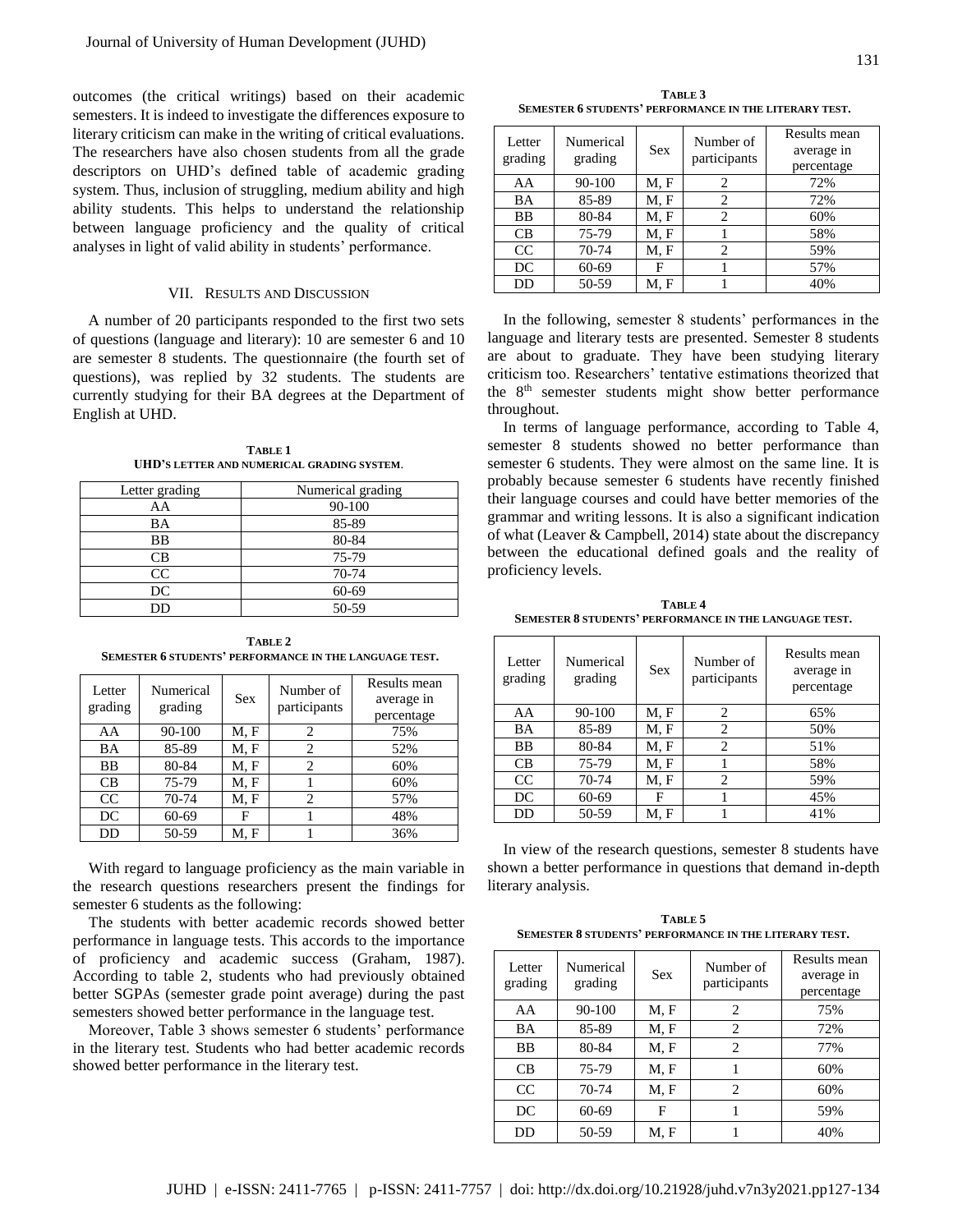semester (6 students) and 6 semester (8 students). The answers written by semester 6 students demonstrate random uses of literary techniques. The answers do not demonstrate the choice of any specific literary theory. The students' responses are mostly devoid of extrinsic elements and they mostly have focused on the internal textual elements.

On the other hands, the analytical responses produced by the 8 semester students have the names of the literary schools among them, for example, formalism. Moreover, the writings produced by students with better academic records and better language proficiency show better flow of arguments in the writing process.

**TABLE 6 RESPONDENTS TO THE ANALYTICAL QUESTIONS.**

| #              | Rank            | Semester | Gender       |
|----------------|-----------------|----------|--------------|
| 1              | AA              | 6        | F            |
| $\overline{c}$ | AA              | 6        | F            |
| 3              | <b>BA</b>       | 6        | M            |
| 4              | $\rm DC$        | 6        | F            |
| 5              | AA              | 8        | M            |
| 6              | <b>BA</b>       | 8        | M            |
| 7              | BB              | 8        | F            |
| 8              | CB              | 8        | $\mathbf{F}$ |
| 8              | CC              | 8        | M            |
| 9              | $\overline{DC}$ | 8        | M            |
|                |                 |          |              |

32 student participants (65.6 % female and 34.4% male students of which 56.3% are semester 8 and 43.7% are semester 6) responded to the questionnaire.

Gender



The respondents generally (59.4%) feel comfortable when dealing with texts (literary or non-literary). The majority of the respondents (more than 94%) posit that having better language skills could make them feel more confident when analysing literary texts. More than 80% of the students wish only the courses that target language proficiency could be offered in the early semester. Moreover, more than 84% of the students find it difficult to write criticism on poetry, fiction and drama, while 65.6% state that they mostly read about literary criticism and literary terminology, and do not know how to use them in practice. However, more than 81% of the students state that they have no idea about the terms ethos, logos, pathos, and Kairos (Modes of persuasion introduced in Aristotle's Rhetoric.) that help students formulate ideas about theme, motifs, points of view, modes of address and rhetorical patterns. On the other hand, more than 85% of the students claim that they know the definitions of some of the literary schools (i.e., new criticism, structuralism, stylistics, reader-response, language based, and critical literacy) and 79.1% state that they know about textual criticism and what they should be looking for in texts when analysing them. More than 71% of the respondents imply that they know about the competences that concern language and language use. Half of the students have no idea about the rhetorical patterns and PEE and SQuEE (PEE and SQuEE are mnemonics to help students form hypotheses, make claims, provide examples from the texts and explain the effects created by the writers.)

Technics. Surprisingly, majority of the students, more than 91%, believe that they can write a poem or create a scene for a play.

Primary findings show that semester 6 students, on a par, demonstrated better performance in language proficiency test. Moreover, no significant difference was found in between semester 6 and students' performances in the literary test. Students with better academic records showed better performance, except for very few discrepancies, and showed better initiative to respond to the last question. Generally, students with better academic records and better performance in the language test were the ablest in dealing with the requirements of the critical writing parts.

The students mostly faced challenges when dealing with demanding questions in the language test: coherence, word choice, cohesion, punctuation, and questions about style and execution of ideas.

Secondary findings include the insignificance of differentiations based on sex (male or female). Students with lower academic records did not take the initiative to write the critical response.

## **CONCLUSION**

The findings of this study show the impact of language proficiency on the overall quality of the critical writings across students' responses. The findings show that language proficiency is not very much emphasised, for semester 6 students were shown to have a better performance in the language test. Moreover, in view of the literary tests, the students from the two semesters (6 and 8) were almost on the same line with students from the BA and BB batches proving to show better performance.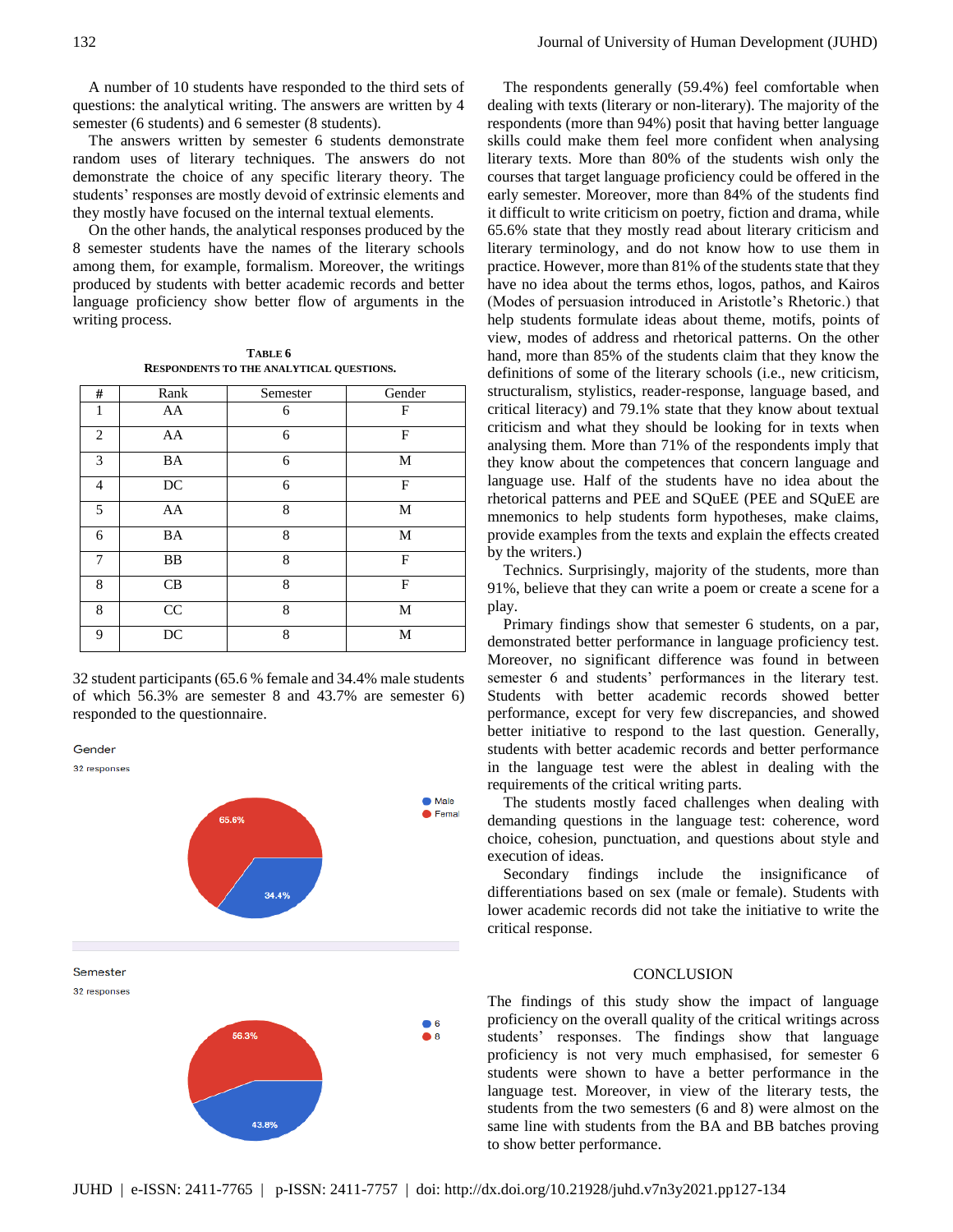In view of language proficiency, students were shown to perform almost on same lines. The researchers postulate that the students are offered language courses in the early semesters. Given the quality of the writings and the language test results, we can theorise that students have passive linguistic competence (knowledge of language). Therefore, when asked to produce texts, especially the ones that require critical thinking and the applications of certain textual techniques in writings, students show lower levels of proficiency. Moreover, students do not fully engage their potential discourse, generic, and strategic competencies when they most need them in their writings. Therefore, a discrepancy between students' performances in multiple choice questions and the way they structure their writing styles is visibly understood as passive accumulation of knowledge.

This study, through its methodology, has presented a novel way of looking at the relationship between language proficiency and the quality of analytical writings. A knowledge of literary terms and their application in literary analyses proves to be important in students' evaluations.

The researchers have observed that students show little to no use of the literary techniques and terminologies in their writings. For example, they do not specify words in the text to show the significance of the writer's choice of word. Students' writings, despite claims made in the questionnaire about knowing the literary theories and textual elements, show that they significantly fail to demonstrate specific elements. It is also very important to know that students have a passive knowledge of the literary elements and can only identify them when they have been given choices that describe the possibilities of the occurrence of the literary elements. Therefore, students' writings bear little proof of active involvement in textual interpretations. Even the very few students, a number of 2 from the  $8<sup>th</sup>$  semester students, who state the literary theories as backbone frameworks to their writings, fail to employ the principles of the theories in practice.

These can lead us to one important conclusion about the students' knowledge of literary techniques and their application in practice. Students read literary theories in the criticism classes and the theories, later on, reside in vague memories in the students' minds. This calls for a serious reconsideration of the ways literary theories and techniques are taught. Very few students were shown to produce critical literary evaluations to some acceptable degrees. Students from the two different levels were shown to produce personal responses mostly. Students in their responses have made general claims (e.g., "the writer was very emotional when writing this passage") or use the technical terms wrongly in relation to the textual elements (e.g., "Hemingway, portrays the story with a simple and depressing tone that depicts the characters and sets the mood for the plot in The Old Man and the Sea."). Some of the writings refer to the simplicity of the words (e.g., "The story includes many simple words and expressions; that is why it doesn't require you to examine all the words."); however, they fail to recognise the importance of lexical choices made by the writer. Students' responses emanate mostly from their initial responses to the text they read. This complies with previous reports in the literature that show students to be widely relying on their initial responses to texts (Earthman, 1992). Students' responses bear proof to the

emotional dimensions effected by the text (e.g., "sad" is used to talk about the tone; "the poor [the old man] is powerful") which complies with the elements the writers employ to affect the "feelings" of the reader (Miall & Kuiken, 1994).

With all of these in view, the researchers recommend that the policy makers who are responsible for the fashioning of the curricula need to consider the fact that English is a foreign language in Kurdistan and students at all levels of their studies in the undergraduate BA program in English language and literature need constant practice and exposure to the target language: English. Students need to be constantly reminded of the need for proficiency in their academic endeavour. More language courses need to be built into the structure of the undergraduate BA programs in English language and literature in Kurdistan and contexts where English is a foreign language to provide students with opportunities to put their linguistic competence in practice. Proficiency in writing has to be stressed all the times. Moreover, the literary classes have to first build a strong foundation of text, textual elements and politics of creating texts. Readers need to read from a variety of reading materials across different literary genres to develop proper analytical skills that mostly rely on the textual elements found in the texts.

Future research can launch investigations in the nature of the relationship between language proficiency and the quality of analytical writings through long term interventions. This has to be facilitated by long-term observation and provision of language and critical material.

A concerning issue would be that professors of literature could probably take language proficiency for granted and focus on teaching the literary material mostly, for the common assumption is that matriculated students show satisfactory proficiency levels. On the contrary, students face challenges when asked to create analytical pieces. One underlying fact is their inability to express their ideas proficiently. A critique could be, therefore, directed towards the structure of the BA program (The researchers are informed, however, that the BA program in English language and literature offered at UHD follows the rules and regulations of the Ministry of Higher Education and that the program entry requirements include acceptable levels of proficiency in English language.) in English: literary subjects are offered in the early semesters along with the courses that span the different language skills.

#### REFERENCES

- Arnold, M., & Pater, W. (1895). The Function of Criticism at the Present Time: Macmillan.
- Bertens, H. (2017). Literary Theory: The Basics: Taylor & Francis.
- DEY, B. G. (2021). MORE THAN 100 WAYS OF MAKING MONEY- A Comprehensive and Practical Approach: Onlinegatha.
- Eagleton, T. (2008). Literary Theory: An Introduction: University of Minnesota Press.
- Earthman, E. A. (1992). Creating the Virtual Work: Readers' Processes in Understanding Literary Texts. Research in the Teaching of English, 26(4), 351-384.